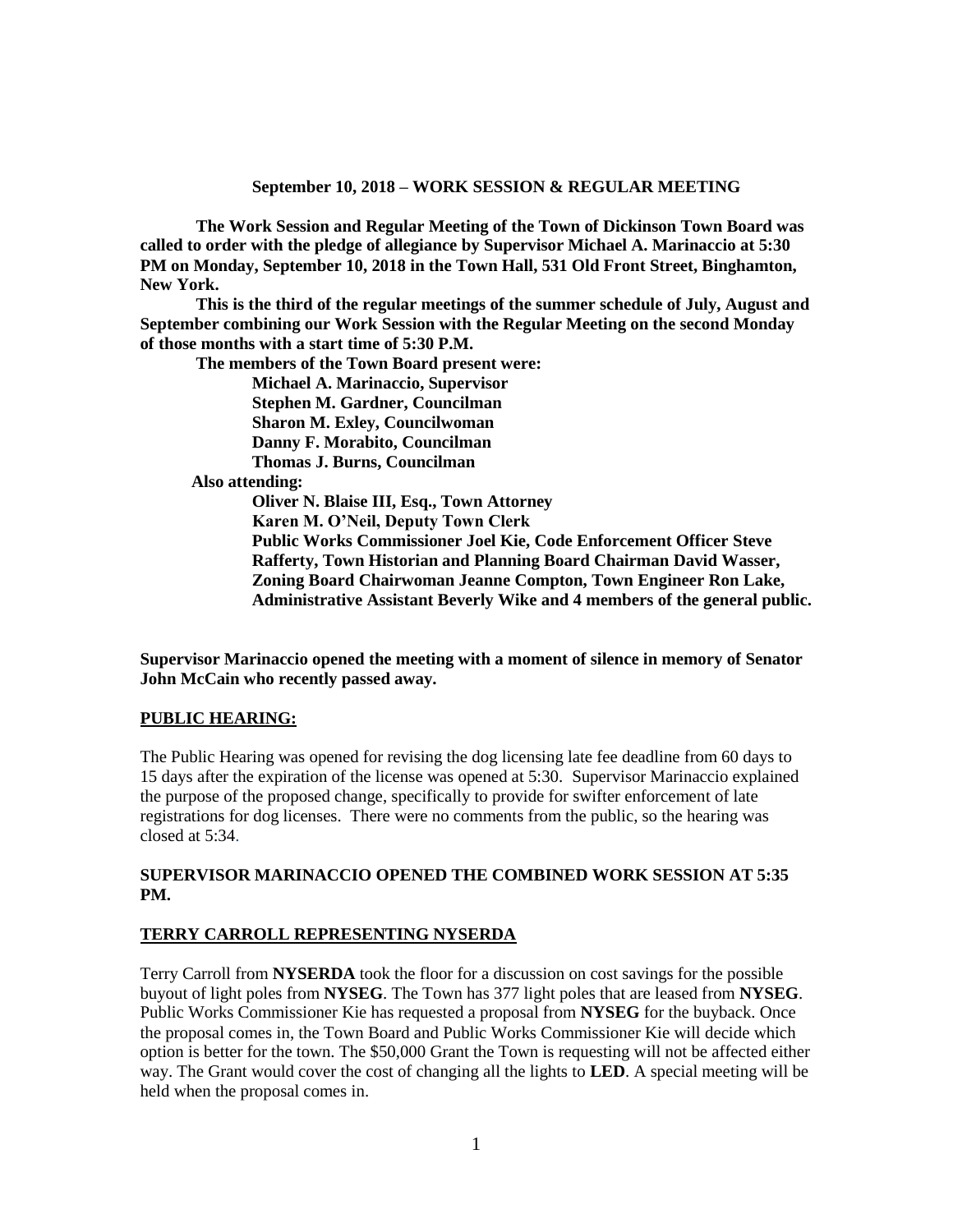## **PRESENTATION OF DANIEL S. DICKINSON FRAMED PORTRAIT BY TOWN HISTORIAN DAVID WASSER**

Town of Dickinson Historian David Wasser presented two newly framed portraits of Daniel S. Dickinson that will be hung in the Town Hall.

Supervisor Marinaccio gave his report for the month of September. His report will be placed on file.

### **SUPERVISOR'S MONTHLY REPORT September, 2018**

- **1.** Councilperson Sharon Exley and Supervisor Marinaccio met with Tom Pudish, President of the Prospect Terrace Fire Company and several other members of the fire company on Wednesday, Aug. 8 to discuss the renewal of the fire protection contract. Supervisor Marinaccio thought that the meeting agenda and information was very well presented by the fire company members. Copies of their proposal have been distributed to the town board and Attorney Blaise.
- **2.** There were a few complaints from Sunrise Terrace residents regarding the Thursday, August 23 fireworks display at an **ACHIEVE** fund raising event. Fireworks began around 8:30 pm and lasted around 10-15 minutes. Supervisor Marinaccio spoke to the Executive Director and we will meet in the near future to look at possible changes for next year's event.
- **3.** Supervisor Marinaccio continues to receive complaints regarding vehicles speeding on Market Street. Public Works Commissioner Kie was able to borrow a vehicle speed detection device and placed it on Market St. Mr. Kie and Mr. Marinaccio met with City Councilman Giovanni Scaringi at the Market St. location to review the possibility of placing stop signs between the city and town line.
- 4. The **Sunrise Terrace Association** was recently awarded \$5000 from the **Small Cities Grant**. Working on getting information on tax exempt certification. Mr. Marinaccio is also having discussions with Port Dickinson and Hillcrest Civic Association officers.
- 5. Administrative Assistant Wike and Supervisor Marinaccio are almost done with reviewing the 2019 Department requests and we will meet soon to put the draft outline of the 2019 Town Budget.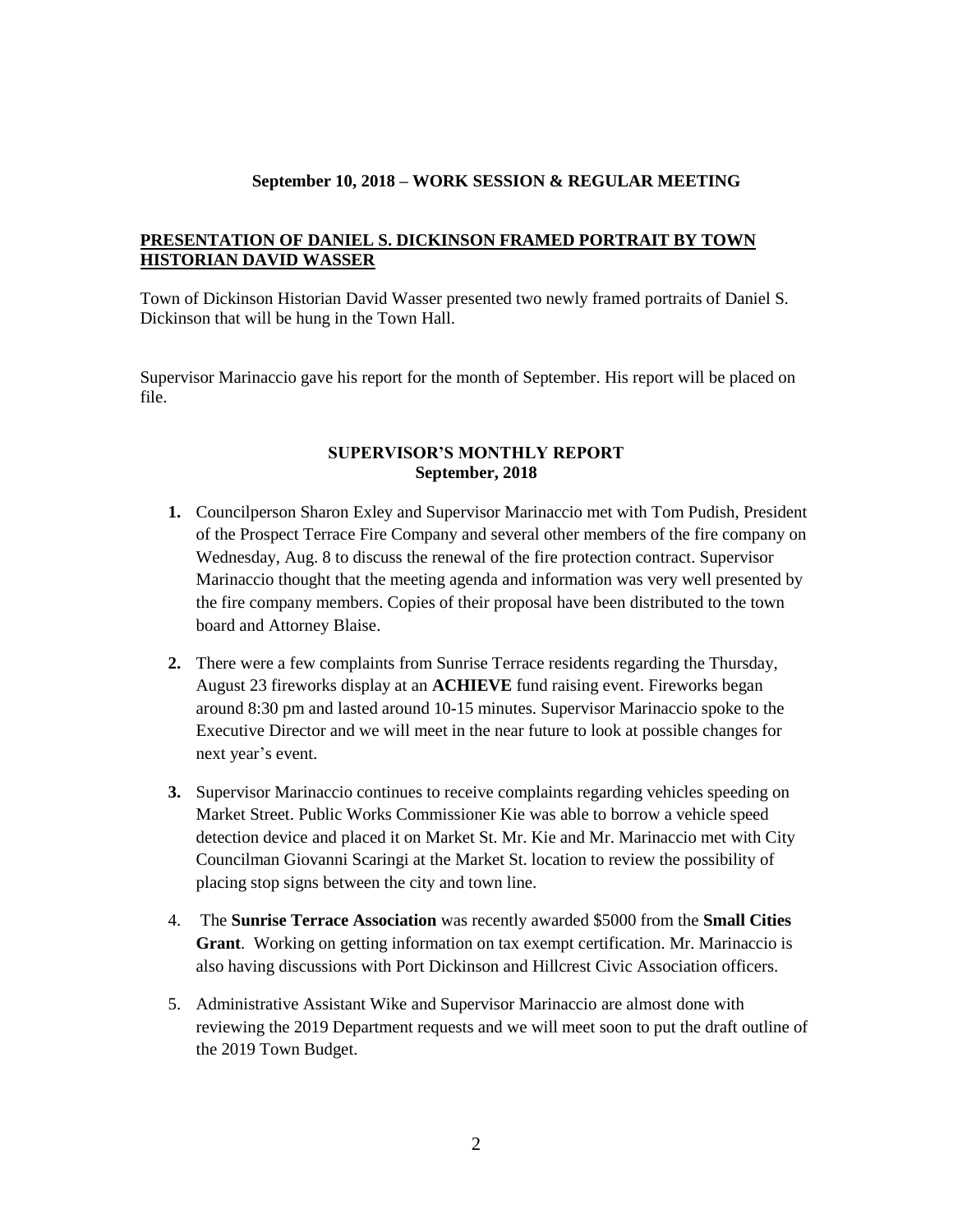#### **SUPERVISOR'S REPORT CONT'D**

- 6. Supervisor Marinaccio attended the August  $30<sup>th</sup>$  County Executives quarterly meeting that includes all county mayors and supervisors. There were discussions on recent flooding issues (\$10M in reported damages, shared service initiative updates and the distribution of state funds related to the reported savings, the emergency communications towers and associated costs (\$20M), not sure how this project will be paid for at this time, possible added fees on cell phones and land lines, and an inventory of municipal public works equipment which will be shared with all municipalities when complete.
- 7. The Internal Revenue Service recently issued preliminary rules related to New York State and other states attempts to preserve the federal income tax deduction for state and local taxes (**SALT**). The preliminary **IRS** rules essentially prohibit deductions for contributions to **Charitable Reserve Funds**.
- 8. Supervisor Marinaccio attended and represented our town at the 40 year Anniversary Celebration for the **Master Gardener Program** at **Cornell Cooperative Extension**. This event was well attended and the presentations were very informative and interesting.
- 9. Supervisor Marinaccio received a letter from Matt Gawors, Director of **Broome County Parks & Recreation and Youth Bureau** informing me that he has resigned from his position to begin teaching Health & Wellness Studies at **Binghamton University**.
- 10. Councilman Gardner, Dave Wasser and Supervisor Marinaccio plan to attend the **Age-Friendly Community** event that will take place on Friday, Sept. 14, 2:30-4:00 pm at the **BC Public Library**.
- 11. Mr. Marinaccio will be chairing the next **BMTS Policy Board** meeting scheduled for Thursday, Sept. 20, 11 am, at the County Office Building.
- 12. The Municipal Training event will be on Tuesday, Sept. 25, starting at 9 am. Mr. Marinaccio sent information about this event to all the board members and others.
- 13. The annual **Fresh Food Faceoff** event will take place at **Cornell Cooperative Extension/Farmers Market** on Wednesday, Sept. 19, starting around 5 pm. Mr. Marinaccio will once again be a judge for the various food service providers and restaurants that compete in this great fund raiser.

#### **Code Violations Report**:

- 1. 29 Broad St., built shed without a building permit
- 2. 37 N. Broad St., violation of property code, siding missing from home.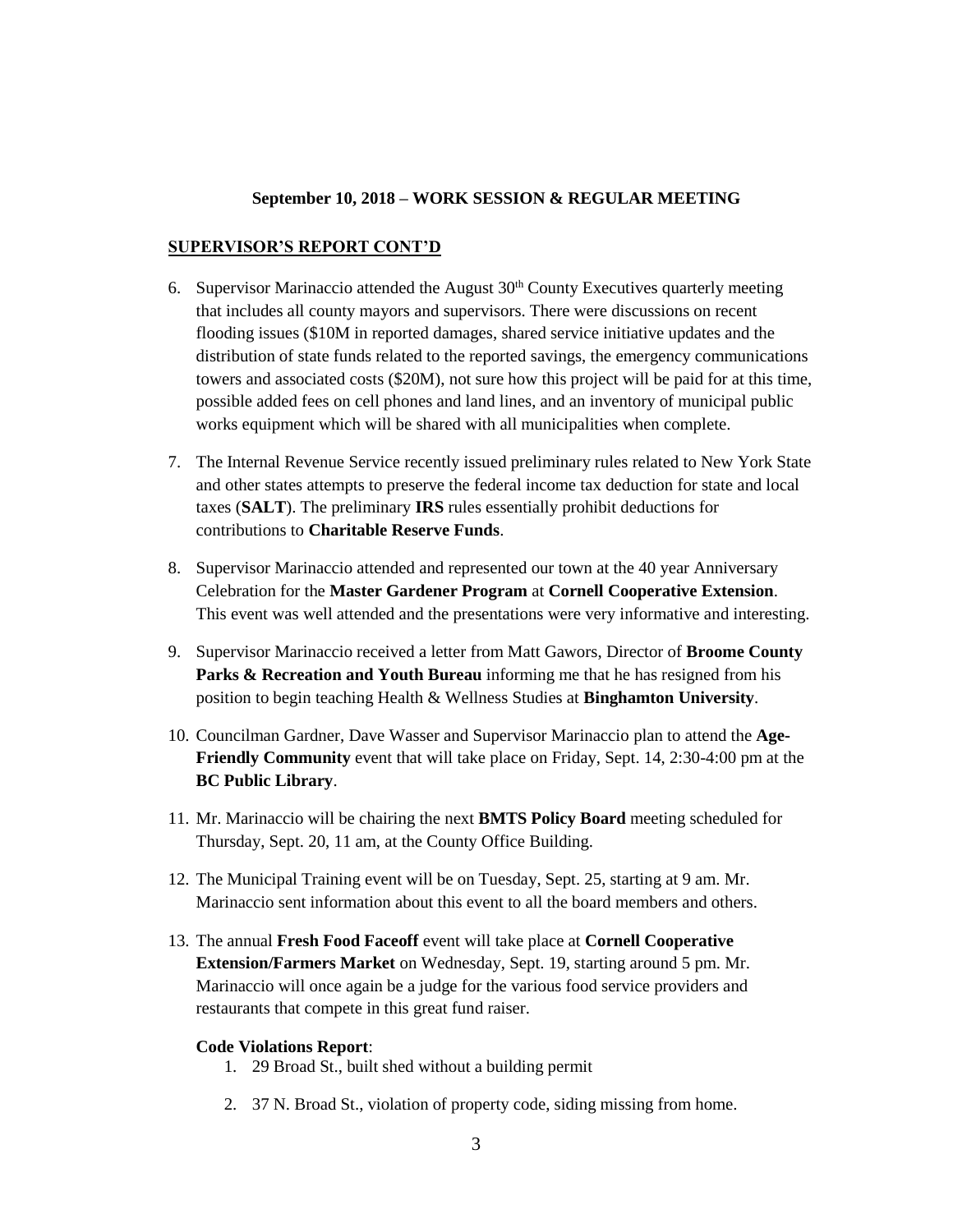## **SUPERVISOR'S REPORT CONT'D**

#### **Dog Control Reports**

The August Dog Control Officer report for the Town & Village has been submitted: Stray dog, past due dog licenses were addressed.

### **NYSEG Warning Letter:**

No warning letters issued to property owners by **NYSEG** this month.

Supervisor Marinaccio received a thank you from the Town of Kirkwood for helping them out during the flash flooding last month.

#### **PUBLIC COMMENTS**

None

### **COMMITTEE REPORTS**

#### **PUBLIC WORKS**

- o Councilman Gardner reported that paving was done on Front Street. He stated that he and Public Works Commissioner Kie are working on the Public Works budget for 2019.
- **FINANCE**

### **SUPERVISOR'S MONTHLY FINANCIAL REPORT**

Councilman Morabito made a motion to approve the **July 2018 Supervisor monthly report** seconded by Councilman Gardner. All in favor.

### **TOWN COURT MONTHLY FINANCIAL REPORT**

Councilman Morabito made a motion to accept the Financial Report for the **Town of Dickinson Court** for the month of **July, 2018** in the amount of **\$49,925.00**. **STATE: \$40,535.00 TOWN: \$9,387.50**

On a motion of Councilman Morabito and seconded by Councilman Gardner. All in favor.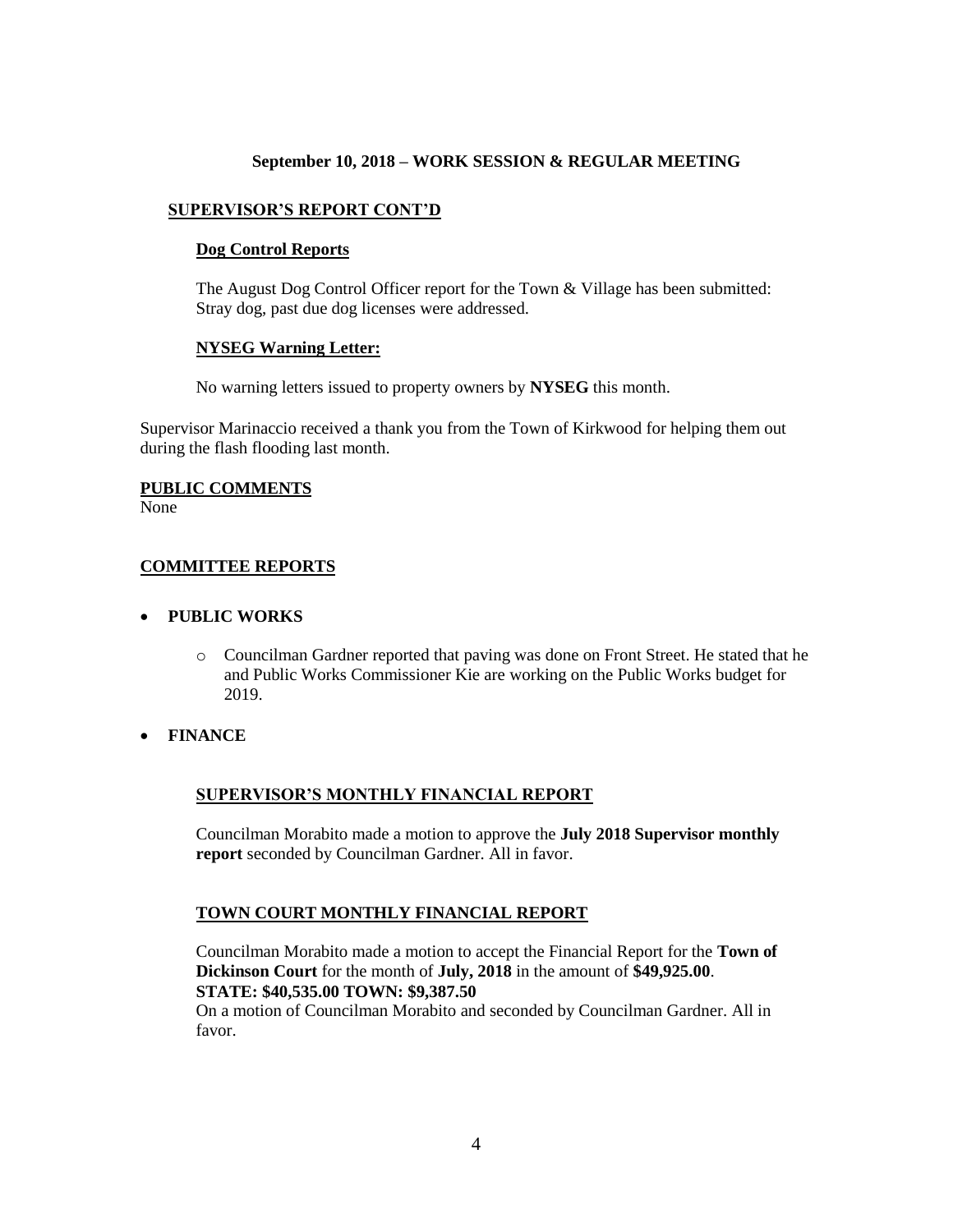# **TOWN CLERK MONTHLY FINANCIAL REPORT**

Councilman Morabito made a motion to accept the **August Monthly Financial Report** for the **Town Clerk in the amount of \$1,363.18.** On a motion by Councilman Morabito seconded by Councilwoman Exley. All in favor.

| <b>Town Clerk's Report</b>                      |            |
|-------------------------------------------------|------------|
| <b>August 2018 in the amount of \$1,474.18:</b> |            |
| NYS Ag & Markets spay/Neuter program            | \$66.00    |
| <b>Supervisor Town of Dickinson</b>             | \$1,363.18 |
| <b>NYS DOH</b>                                  | \$45.00    |

- **PERSONNEL**
	- o Nothing to report
- **PLANNING**
	- $\circ$  Next meeting is scheduled for Monday, September 17<sup>th</sup> at 6:00 PM with a discussion of the Comprehensive Plan in regards to the senior population.

### **APPROVAL OF MINUTES**

On a motion by Councilman Burns seconded by Councilwoman Exley to approve the **Work Session and Regular Meeting Minutes of August 6, 2018.** All in favor.

### **ABSTRACTS FOR APPROVAL**

On Motion from Councilman Morabito, seconded by Councilwoman Exley to approve **abstract # 9**, dated **September 10, 2018** in the amount of **\$231,004.06.** Vote Ayes- 5, Nays-0, Absent-0.

Supervisor Marinaccio voting Aye Councilman Gardner voting Aye Councilwoman Exley voting Aye Councilman Morabito voting Aye Councilman Burns Aye

Unanimously passed and noted as duly adopted.

## **Abstract Summary of Audited Vouchers for Funds respectively in the amount(s) of \$231,004.06.**

| Voucher #9 for August 2018 in the amount of \$231,004.06: |  |  |  |  |
|-----------------------------------------------------------|--|--|--|--|
|-----------------------------------------------------------|--|--|--|--|

| <b>General Fund</b>          | \$63,422.81 |
|------------------------------|-------------|
| <b>Part Town</b>             | \$0.00      |
| <b>Highway</b>               | \$81,088.58 |
| <b>Fire districts</b>        | \$0.00      |
| <b>Light Districts</b>       | \$4,772.44  |
| <b>Sewer Operating Dist.</b> | \$4,296.67  |
| <b>Water Operating Dist.</b> | \$77,423.56 |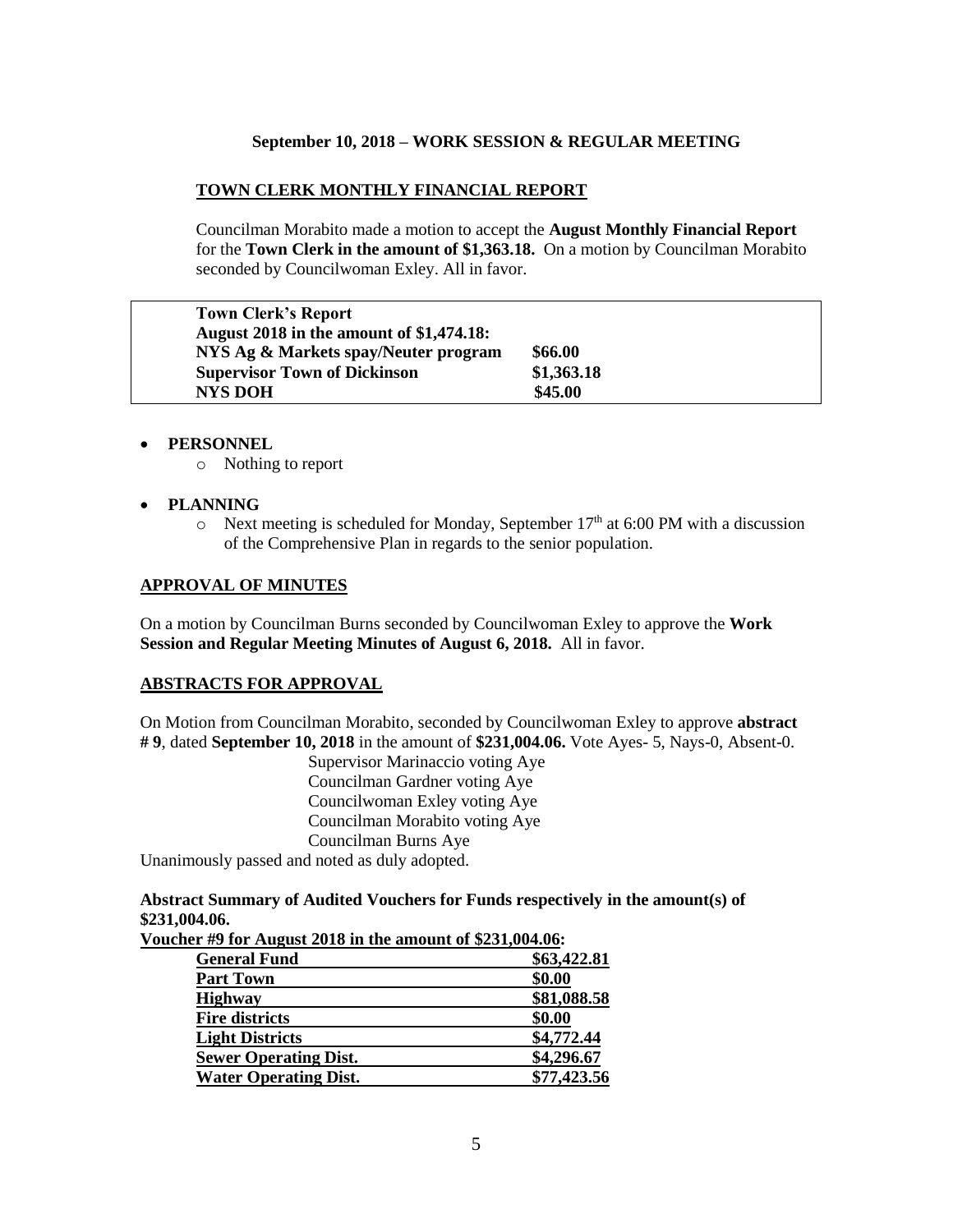#### **ATTORNEY**

#### **RESOLUTION 2018-25, LOCAL LAW #3**

The following Resolution was offered by Councilman Morabito, who moved its adoption, seconded by Councilwoman Exley to wit:

BE IT RESOLVED, by the Town Board of the Town of Dickinson, Broome County, New York as follows:

## **RESOLUTION - A Local Law entitled "A Local Law Amending Chapter 229 entitled 'Animals'" TO REVISE THE DOG LICENSING LATE FEE DEADLINE FROM 60 DAYS TO 15 DAYS AFTER THE EXPIRATION OF THE LICENSE INCLUDING THE SEQRA.**

The question of adoption of the foregoing Resolution was duly put to a vote on roll call which resulted as follows: All in favor. Vote  $Ayes - 5$ , Nays  $- 0$ , Absent -0.

> Supervisor Marinaccio voting Aye Councilman Gardner Aye Councilwoman Exley voting Aye Councilman Morabito voting Aye Councilman Burns voting Aye

All in favor. Local Law will be filed with the Department of State.

#### **UPDATE: TERRACE DRIVE RESIDENT SEWER HOOKUP**

The family trust owns the house. The sewer line as it exists runs down another resident's yard. A shorter more direct connection to the sewer has been offered as an option. We are still waiting to hear from their attorney in order to finalize the paperwork.

#### **UPDATE: RESEARCH CEMETERY FUNDS**

A report was given on the cemetery funds that Attorney Blaise is looking to secure for the release of \$60,000. Attorney Blaise will be filing a petition with the Supreme Court and asking for the consent of Attorney General's Office for release of the restrictions. These monies can only be used for the cemetery.

#### **TEMPORARY SIGN CODE REVISION**

Attorney Blaise will put together an official formatted draft of the revisions to the temporary sign code for the board to review at next month's meeting in order to proceed.